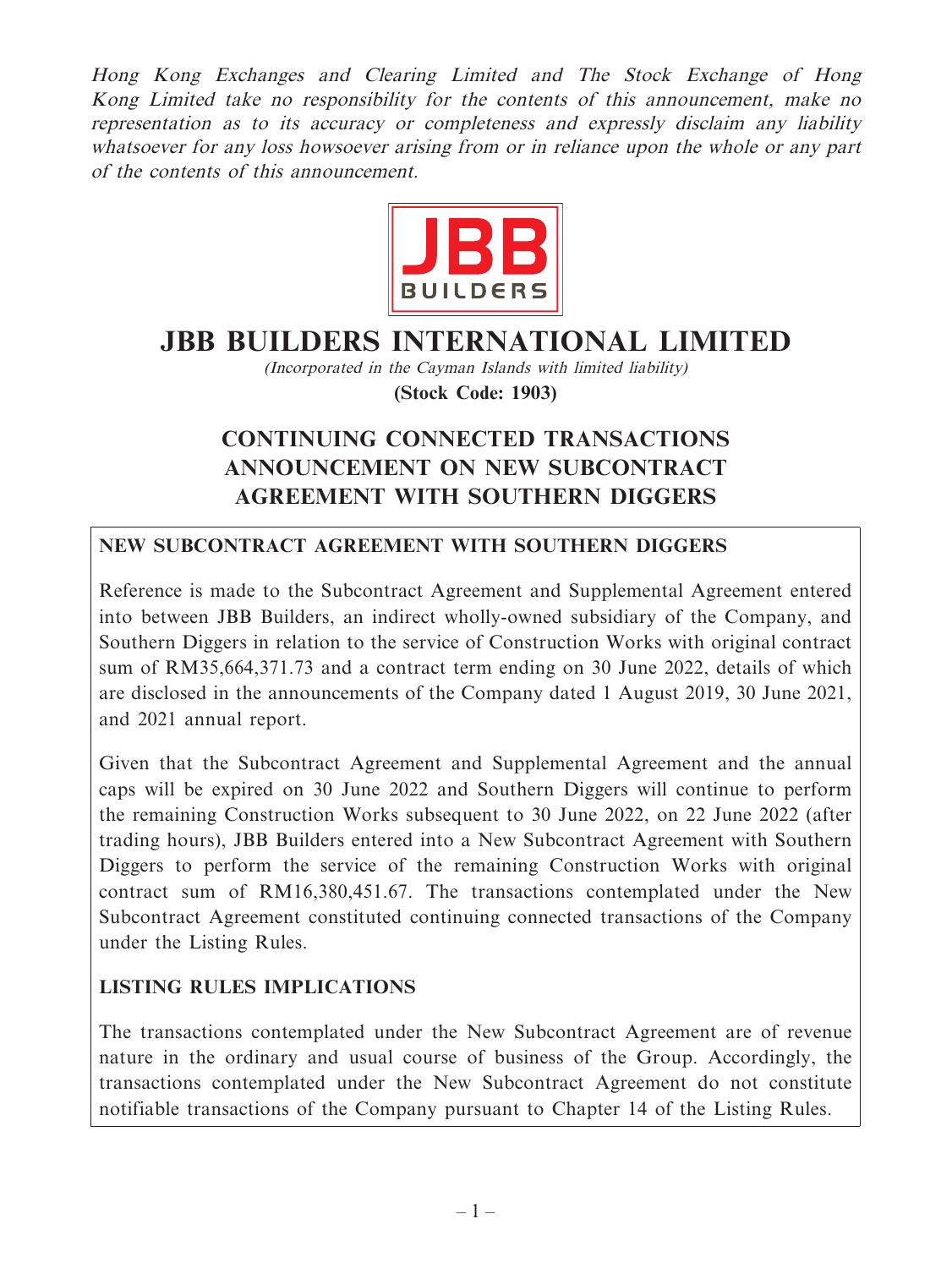As at the date of this announcement, Mr. Toh Ang Poo is a director and a substantial shareholder (as defined in the Listing Rules) holding 25% issued share capital of Gabungan Jasapadu Sdn. Bhd. (an indirect non-wholly-owned subsidiary of the Company) and accordingly he is a connected person of the Company at the subsidiary level. In the meantime, Mr. Toh Ang Poo holds 33.3% of the issued share capital of Southern Diggers. Therefore, Southern Diggers is an associate (as defined in the Listing Rules) of Mr. Toh Ang Poo. As such, the transactions contemplated under the New Subcontract Agreement will constitute continuing connected transactions of the Company under Chapter 14A of the Listing Rules.

The transactions contemplated under the New Subcontract Agreement are exempted from the circular, independent financial advice and independent Shareholders' approval requirements but are subject to the reporting, annual review and announcement requirements by virtue of Rule 14A.101 of the Listing Rules.

#### **THE NEW SUBCONTRACT AGREEMENT**

Reference is made to the Subcontract Agreement and Supplemental Agreement entered into between JBB Builders, an indirect wholly-owned subsidiary of the Company, and Southern Diggers in relation to the service of Construction Works with original contract sum of RM35,664,371.73 and a contract term ending on 30 June 2022, details of which are disclosed in the announcements of the Company dated 1 August 2019 and 30 June 2021, and 2021 annual report.

Given that the Subcontract Agreement and Supplemental Agreement and the annual caps will be expired on 30 June 2022 and Southern Diggers will continue to perform the remaining Construction Works subsequent to 30 June 2022, on 22 June 2022 (after trading hours), JBB Builders entered into a New Subcontract Agreement with Southern Diggers to perform the service of the remaining Construction Works with original contract sum of RM16,380,451.67. The principal terms of the New Subcontract Agreement are disclosed as below:

| Date                   |                      | 22 June 2022                                                                                                                |
|------------------------|----------------------|-----------------------------------------------------------------------------------------------------------------------------|
| Main subcontractor     | $\mathbb{R}^n$       | <b>JBB</b> Builders                                                                                                         |
| Subcontractor          |                      | Southern Diggers                                                                                                            |
| Nature of transactions | $\ddot{\phantom{a}}$ | Pursuant to the New Subcontract Agreement, Southern<br>Diggers will provide the service of remaining Construction<br>Works. |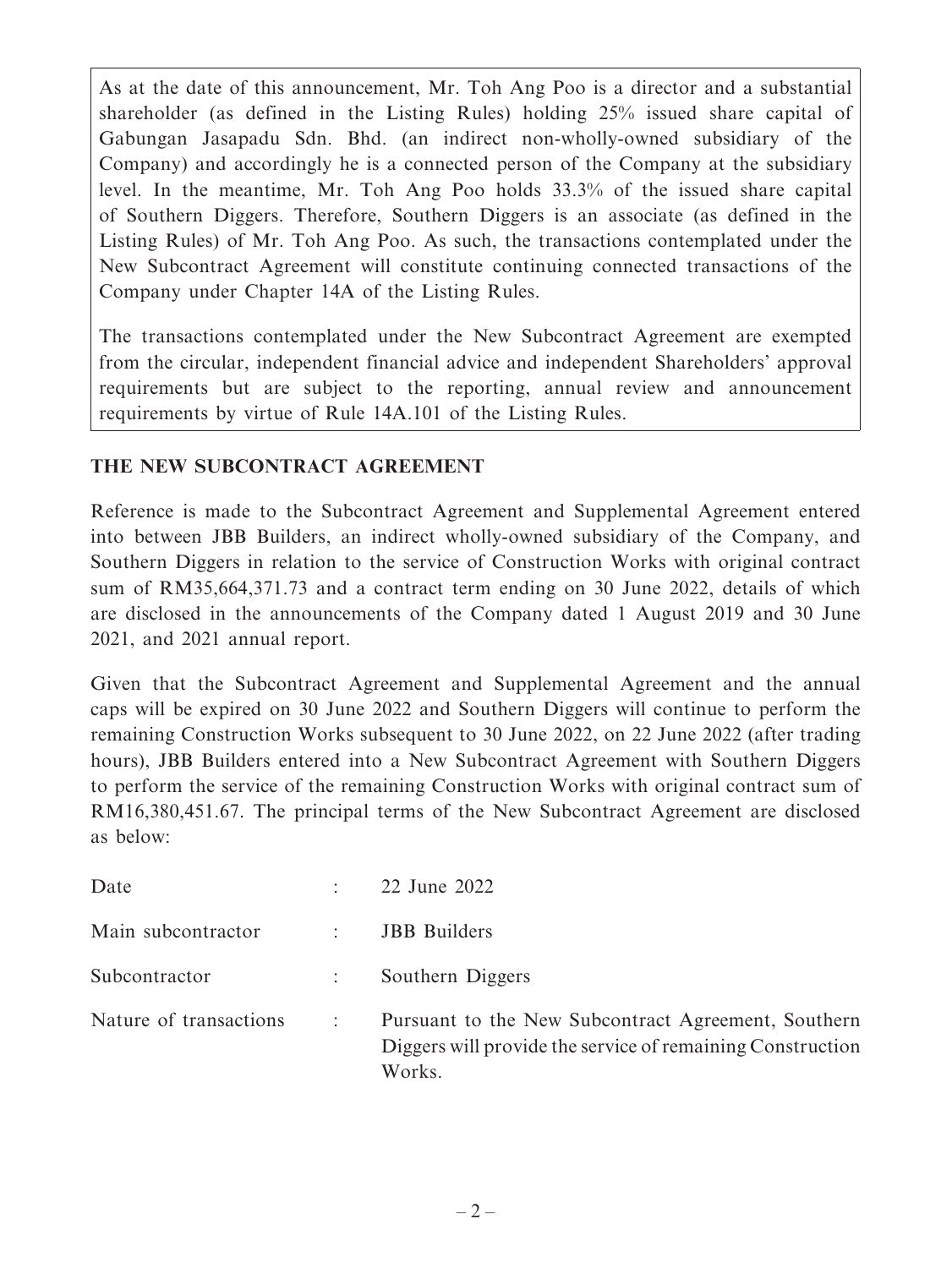Period : The remaining Construction Works contemplated under the New Subcontract Agreement are expected to be commenced from July 2022 and is expected to be completed in September 2022 with a defects liability period of 365 days from date of completion, during which Southern Diggers is responsible to rectify all works defects identified by JBB Builders or its customer (i.e. from July 2022 to September 2023).

Payment terms : (1) Southern Diggers shall submit the progress claim with details list or schedule of work done on the amount of works completed on the 20th day of each month. Upon review by JBB Builders and agreement with both parties, JBB Builders will then issue an interim payment certificate to Southern Diggers and pay Southern Diggers an amount by cash or cash equivalents representing at least 90% of the approved completed works in that month (subject to the limit of retention money) within 30 days after the issuance of the tax invoice. Immediately before the issuance of certificate of practical completion of the work, JBB Builders shall pay Southern Diggers an amount by cash or cash equivalents which, together with the amounts already paid, shall represent  $95%$ of the total contract amount; and

> (2) The remaining 5% of the total contract amount will be retained by JBB Builders with 2.5% will be paid by cash or cash equivalents to Southern Diggers upon the issuance of the certificate of practical completion and the remaining 2.5% will be paid by cash or cash equivalents upon the expiry of the defects liability period.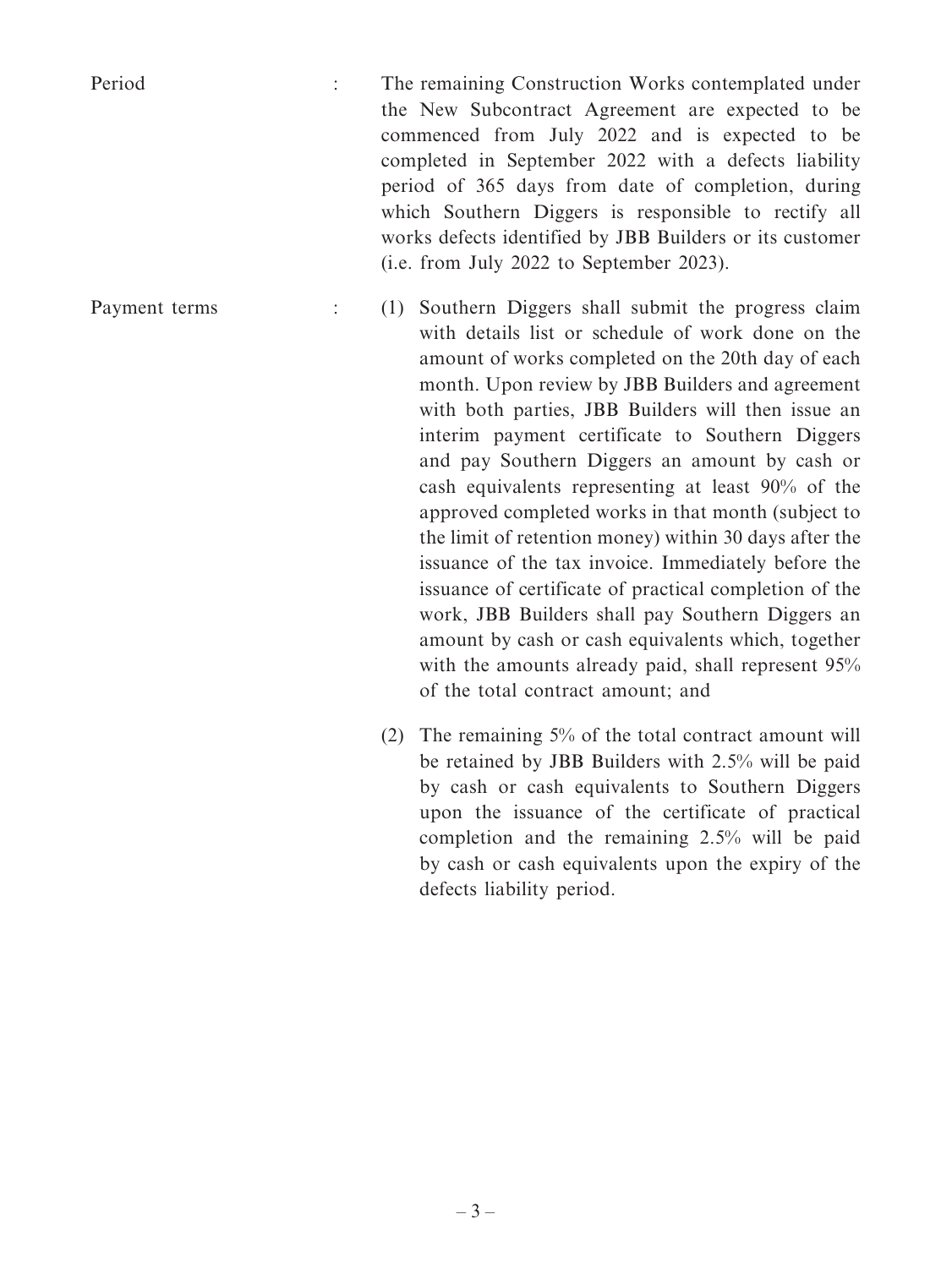#### **PRICING**

The contract sum is determined (i) according to the Group's policy in selection of subcontractors by obtaining at least two quotations from independent third parties to ensure that the transactions will be on normal commercial terms and are fair and reasonable with reference to the terms offered by independent third parties; and (ii) taking into account the profit the Group made in the construction project. The Directors consider that the terms in the New Subcontract Agreement have been arrived at after an arm's length negotiation, and are on normal commercial terms or on terms no less favorable to the Group than terms available to or from (as appropriate) independent third parties of the Group.

#### **ANNUAL CAPS AND BASIS OF DETERMINATION**

The annual caps in respect of the transactions contemplated under the New Subcontract Agreement are RM17.2 million and RM820,000 for the years ending 30 June 2023 and 30 June 2024, respectively.

The annual caps for the years ending 30 June 2023 and 30 June 2024 are made with reference to (i) the original contract sum of New Subcontract Agreement amounted to RM16,380,451.67; (ii) anticipated progress of work and anticipated completion date of the New Subcontract Agreement as of the date of New Subcontract Agreement; (iii) provision for further variation orders based on approximately 5% of the remaining Construction Works, which serves as a buffer; and (iv) provision of defects works estimated to be approximately 5% of the original contract sum to be performed during defects liability period.

#### **REASONS AND BENEFITS OF THE CONTINUING CONNECTED TRANSACTIONS**

Southern Diggers has extensive experience in the construction business in Johor and was involved in the provision of numerous large-scale construction projects, including building and infrastructure projects. Southern Diggers has a proven track record period and possess expertise and technical capabilities in handling such construction projects similar to that set out in the New Subcontract Agreement, and the Construction Works under the Subcontract Agreement and Supplemental Agreement. The Directors believe that engaging Southern Diggers to carry out the remaining Construction Works in respect of the New Subcontract Agreement will allow the Group to retain more flexibility without directly employ workers and at the same time allows the Group to save the related administration costs and expenses and enable the Group to focus more on project management and ensure effective implementation of the projects. The Board is of the view that Southern Diggers is able to undertake the remaining Construction Works in a timely and reliable way and completed up to the standards desired by JBB Builders.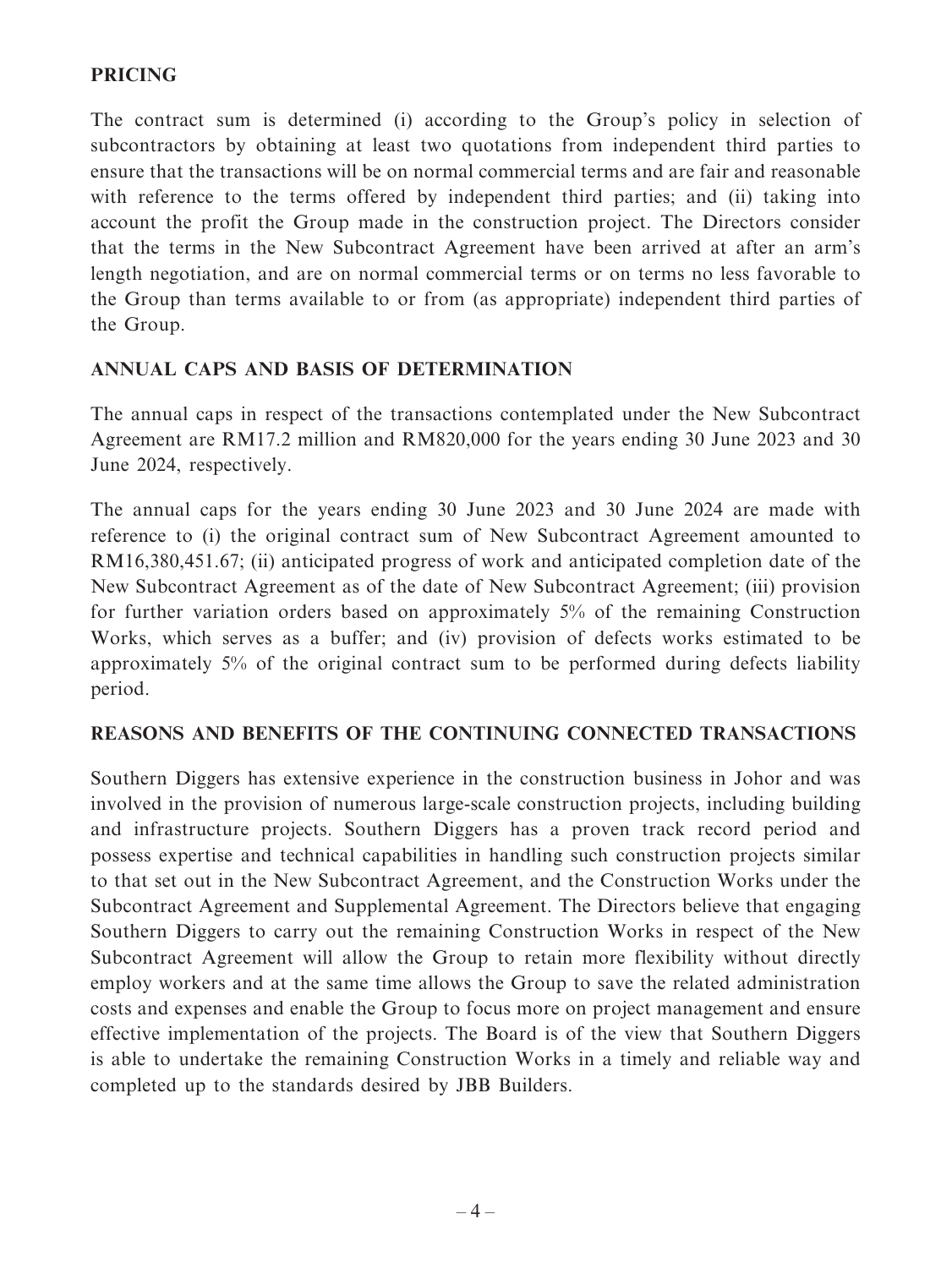The Board has approved the New Subcontract Agreement and the transactions contemplated thereunder. In addition, the Directors (including the independent non-executive Directors) are of the view that the New Subcontract Agreement and the transactions contemplated thereunder have been entered into in the ordinary and usual course of business of the Group, the terms of the New Subcontract Agreement and the annual caps in respect thereof are fair and reasonable and on normal commercial terms or better and in the interests of the Company and the Shareholders as a whole.

#### **LISTING RULES IMPLICATIONS**

The transactions contemplated under the New Subcontract Agreement are of revenue nature in the ordinary and usual course of business of the Group. Accordingly, the transactions contemplated under the New Subcontract Agreement do not constitute notifiable transactions of the Company pursuant to Chapter 14 of the Listing Rules.

As at the date of this announcement, Mr. Toh Ang Poo is a director and a substantial shareholder (as defined in the Listing Rules) holding 25% issued share capital of Gabungan Jasapadu Sdn. Bhd. (an indirect non-wholly-owned subsidiary of the Company) and accordingly he is a connected person of our Company at the subsidiary level. In the meantime, Mr. Toh Ang Poo holds 33.3% of the issued share capital of Southern Diggers. Therefore, Southern Diggers is an associate (as defined in the Listing Rules) of Mr. Toh Ang Poo. As such, the transactions contemplated under the New Subcontract Agreement will constitute continuing connected transactions of the Company under Chapter 14A of the Listing Rules.

As none of the Directors have a material interest in the New Subcontract Agreement or the transactions contemplated thereunder, no Director had abstained from voting on the relevant resolution proposed at the board meeting of the Company approving the New Subcontract Agreement and the transactions contemplated thereunder.

As (i) Southern Diggers is a connected person to the Company at the subsidiary level; (ii) the Board has approved the New Subcontract Agreement and the transactions contemplated thereunder; and (iii) all the independent non-executive Directors have confirmed that the New Subcontract Agreement and the transactions contemplated thereunder have been entered into in the ordinary and usual course of business; and the terms of the New Subcontract Agreement and the annual caps in respect thereof are fair and reasonable and on normal commercial terms or better and in the interests of the Company and the Shareholders as a whole, the transactions contemplated under the New Subcontract Agreement are exempted from the circular, independent financial advice and independent Shareholders' approval requirements but are subject to the reporting, annual review and announcement requirements by virtue of Rule 14A.101 of the Listing Rules.

#### **GENERAL**

The Group is principally engaged in the business of marine construction, building and infrastructure services and trading of marine gas oil.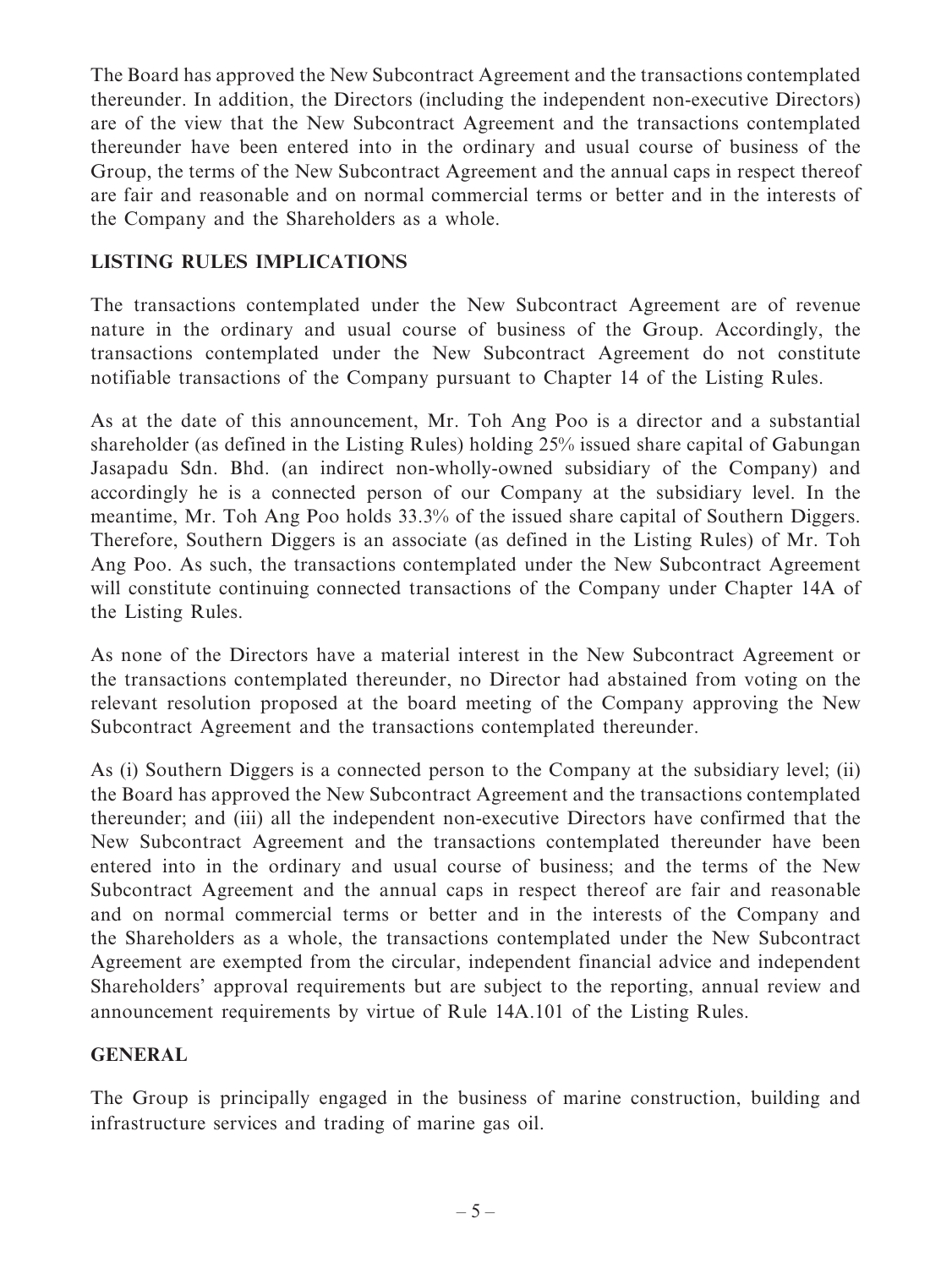The Company is incorporated in the Cayman Islands with limited liability, the Shares of which are listed on the Main Board of the Stock Exchange.

JBB Builders is a company incorporated in Malaysia with limited liability on 4 May 1996 and an indirect wholly-owned subsidiary of our Company. It mainly engages in the business of marine construction, building and infrastructure services and trading of marine gas oil.

Southern Diggers is a company incorporated in Malaysia with limited liability on 26 August 2011 and mainly engages in constructions, trading of sand and earth, transportation of goods and hiring of machinery. Southern Diggers is 33.33%, 33.33% and 33.34% owned by Mr. Toh Ang Poo (a connected person of the Company at the subsidiary level), Mr. Yong Yoon Poh and Mr. Lee Hon Min, respectively.

#### **DEFINITIONS**

In this announcement, unless the context otherwise requires, the following expressions shall have the following meanings:

| "associate(s)"        | has the meaning ascribed to it under the Listing Rules;                                                                                                              |
|-----------------------|----------------------------------------------------------------------------------------------------------------------------------------------------------------------|
| "Board"               | the board of Directors;                                                                                                                                              |
| "Company"             | JBB Builders International Limited, a company incorporated in<br>the Cayman Islands with limited liability, the Shares of which are<br>listed on the Stock Exchange; |
| "connected person(s)" | has the meaning ascribed to it under the Listing Rules;                                                                                                              |
| "Construction Works"  | construction works of upgrading existing Kempas Interchange at<br>North South Highway at Jalan Kempas Lama, Johor, Malaysia;                                         |
| "Director(s)"         | the director(s) of the Company;                                                                                                                                      |
| "Group"               | the Company and its subsidiaries (as the same is defined in the<br>Companies Ordinance (Chapter 622 of the Laws of Hong Kong));                                      |
| "Hong Kong"           | Hong Kong Special Administrative Region of The People's<br>Republic of China;                                                                                        |
| "JBB Builders"        | JBB Builders (M) Sdn. Bhd., a company incorporated in Malaysia<br>with limited liability on 4 May 1996 and an indirect wholly-owned<br>subsidiary of the Company;    |
| "Johor"               | the State of Johor, a Malaysian state located in the southern<br>region of peninsular Malaysia and adjacent to Singapore;                                            |